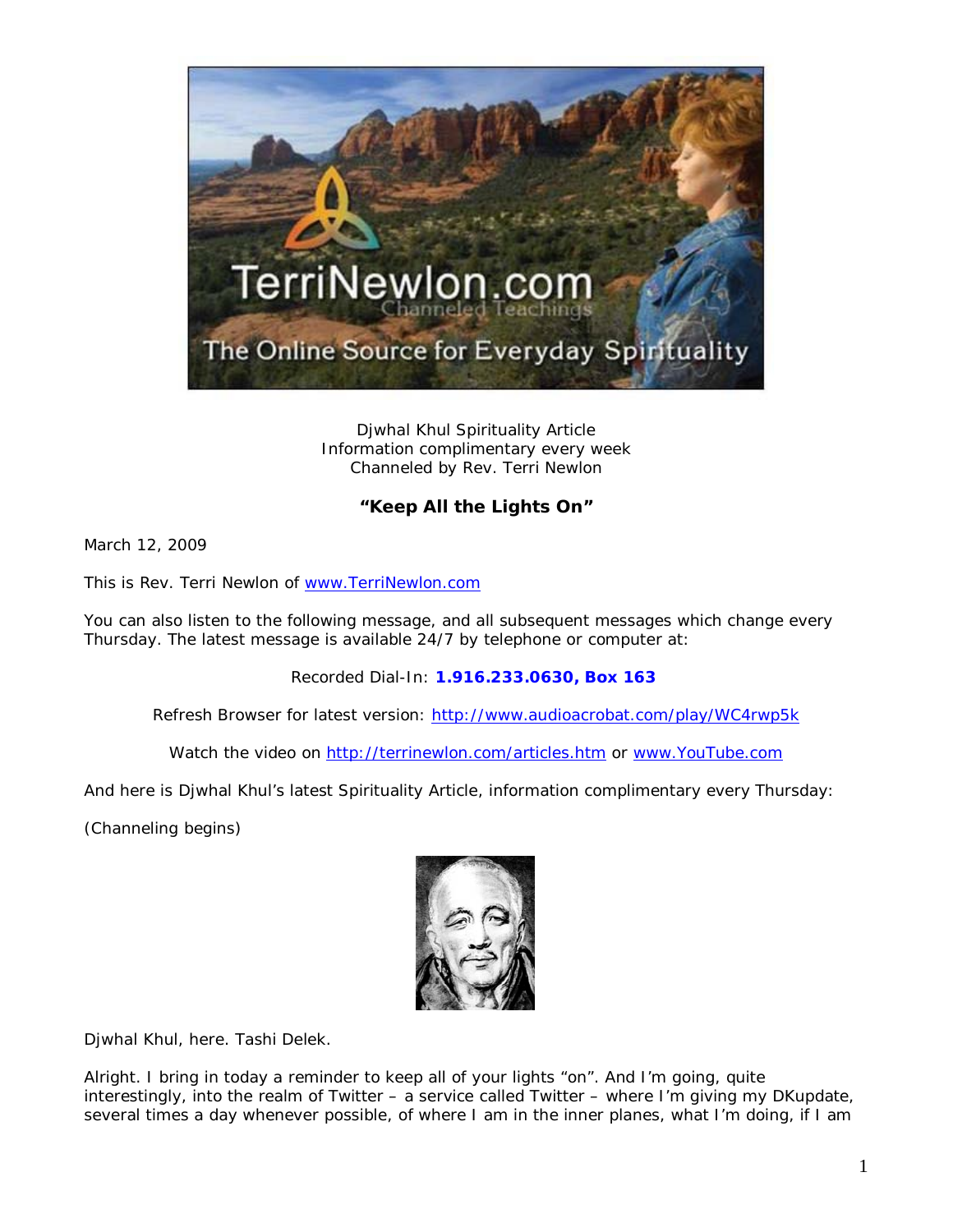borrowing the eyes of a channel to watch a sunset, if I am guiding a lost sailor or whatever it happens to be.

You can go to Twitter and say "find people: Djwhal Khul" or try [http://www.twitter.com/dkupdate.](http://www.twitter.com/dkupdate) Soon we will have the information on the web site so it will be easy to find.

Now, turn your lights on. Keep all of your lights on. This is a very important message for right now, as the Ascended Masters and the Angelic Kingdom are literally searching for the light workers that are signaling to us. You might think of it like sending a beacon or being a light post of energy that attracts attention, especially so if you are requesting support from us. You want to literally keep all of your lights on.

One way of doing that is increasing the size of the aura, making it larger. There are *chi* exercises that will do that. Breathing exercises will do it. Wearing the *Lifewave* patches will do it, and many, many other kind of pendants, flower essences, gem elixirs, homeopathic remedies, all kinds of things will help you keep the aura strong; chanting, classical music, all kinds of things. So, find the thing that keeps your aura strong and keep doing it.

Then, I would say for the chakra system, we have talked about the zipping up the chakras, where you literally sort of go up the center of the body, over the head, and down. You breathe in while you are going up, and you exhale while you are going down the back side of the body. You do it three times in a row, rather quickly. That is also helpful, but I am going to give you a new exercise for the chakra system which helps keep all the lights on.

It's literally going, say, around the Crown chakra and bouncing on both sides of it, then going to the Third Eye and you are just sort of bouncing or fluffing it – ever so gently, you don't want to give yourself a headache – and then, say, the Throat chakra, same thing, almost like you are fluffing a pillow, from the sides. Just keep going: Heart chakra, Solar Plexus in front of the tummy, Second chakra right there just below the belly button, and then Root chakra at the base of the torso.

If you want to do auxiliary chakras such as jaw hinges, shoulders, wrists, ankles, etc., pretty much wherever there is a joint, you also have a chakra, even the vertebra in the spine, each one. If you are maybe doing healing work on another person – in person or long distance – you can also, in essence, sort of fluff every single joint center. That will *really* turn all the lights on, keep the power burning bright, if you will. So, that is how we find you, it's how we look for you.

If you are interested in following me on Twitter: [http://www.twitter.com/dkupdate.](http://www.twitter.com/dkupdate) Or "find people:", type in: Djwhal Khul. I know, good luck spelling it! At any rate, I am here to support you. Ask for me any time on the inner planes, you will notice increased activity and spiritual growth.

Thank you, and my love to you,

Djwhal Khul

Channeled by Rev. Terri Newlon [www.TerriNewlon.com](http://www.terrinewlon.com/)

(Spirituality Article, Transcribed by a volunteer)

Training for Modern Mystics [Channeled Teachings for Everyday Spirituality](http://www.terrinewlon.com/)

© 2009 All Rights Reserved – Terri Newlon Inc.

Join our e-newsletter and get complimentary Spirituality Articles information every week.